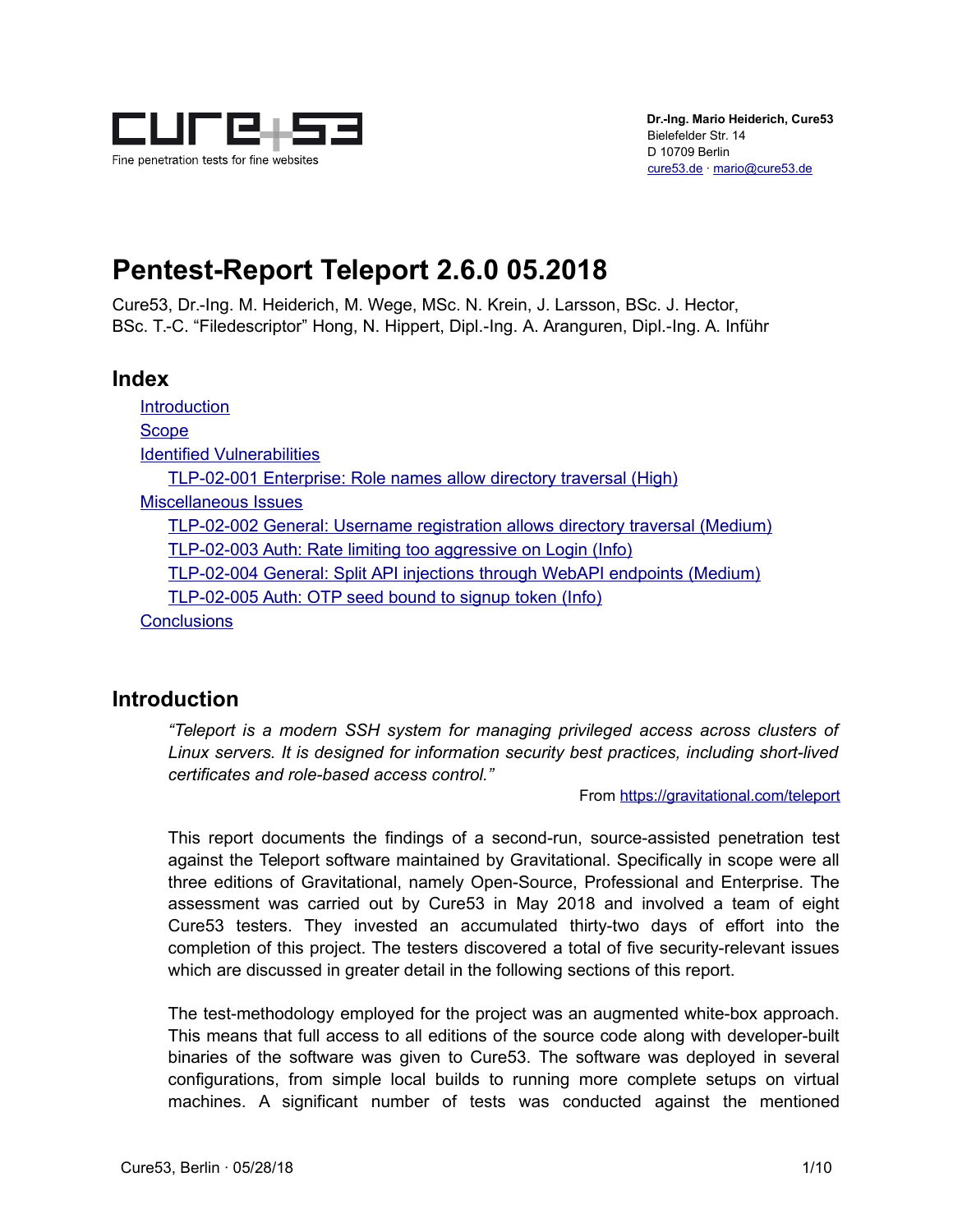

 **Dr.-Ing. Mario Heiderich, Cure53** Bielefelder Str. 14 D 10709 Berlin cure53.de · mario@cure53.de

deployments. With the test comprising a second run of a wider Cure53-Teleport collaboration, it has been decided to focus on penetration testing and mostly use the source code to assist and verify such tests. In other words, only the latest source additions were individually reviewed in detail. Noteworthy efforts went into checking the software for possible web-specific problems, especially in the latest extensions.

The assessment was executed in a swift manner and suffered from only a minor delay at the very final stage. Each of the spotted issues was directly communicated to the Teleport team via the dedicated messaging channels and appropriately filed to the Gravitational Github bug tracker. All changes were published in private repositories and their binary counterparts were released as soon as possible. The effective communication allowed for almost immediate fixing and timely verification of the reported issues. Moreover, the efficient exchanges between all involved parties led to a rather complete coverage of components and additionally translated to fully verified modifications being deployed at the end of the test cycle.

The test strongly focused on the newly added *PAM* integration and the refactored TLS code in the Teleport Authentication Server, along with the Recording Proxy Mode, the Certificate Rotation, and the recent addition of the Licensing Module. Additional effort was invested into looking for changes relative to the first-run test, together with a brief engagement of investigating the open source modules which have not been covered by the tests previously. The components were checked for file and log leakage but found to be properly handling all cases. Authentication flows from simple password and 2FA to SSO were checked but none of the usual problems could be identified. Role endpoints were also analyzed for ACL-related issues and input validation omissions enabling file system traversal. APIs were checked for split injections, revealing several issues. Recording Keys were found to be properly anonymized and thus far unleakable.

Of the five discoveries made during this test, one is considered to be a security vulnerability issue, while the other four were classified as general weaknesses. Many approaches to find vulnerabilities were taken and a multitude of false flag issues had to be dismissed before the conclusion of the project. The following pages briefly describe the general scope of the test, moving on to a detailed explanation of the individual issues, including Proof-of-Concept instructions and their corresponding mitigation strategies advice. Due to the timely involvement of the Gravitational development team, most of the issues have been closed already. Finally, a general verdict about the state of security of the software is given in the *Conclusions* section.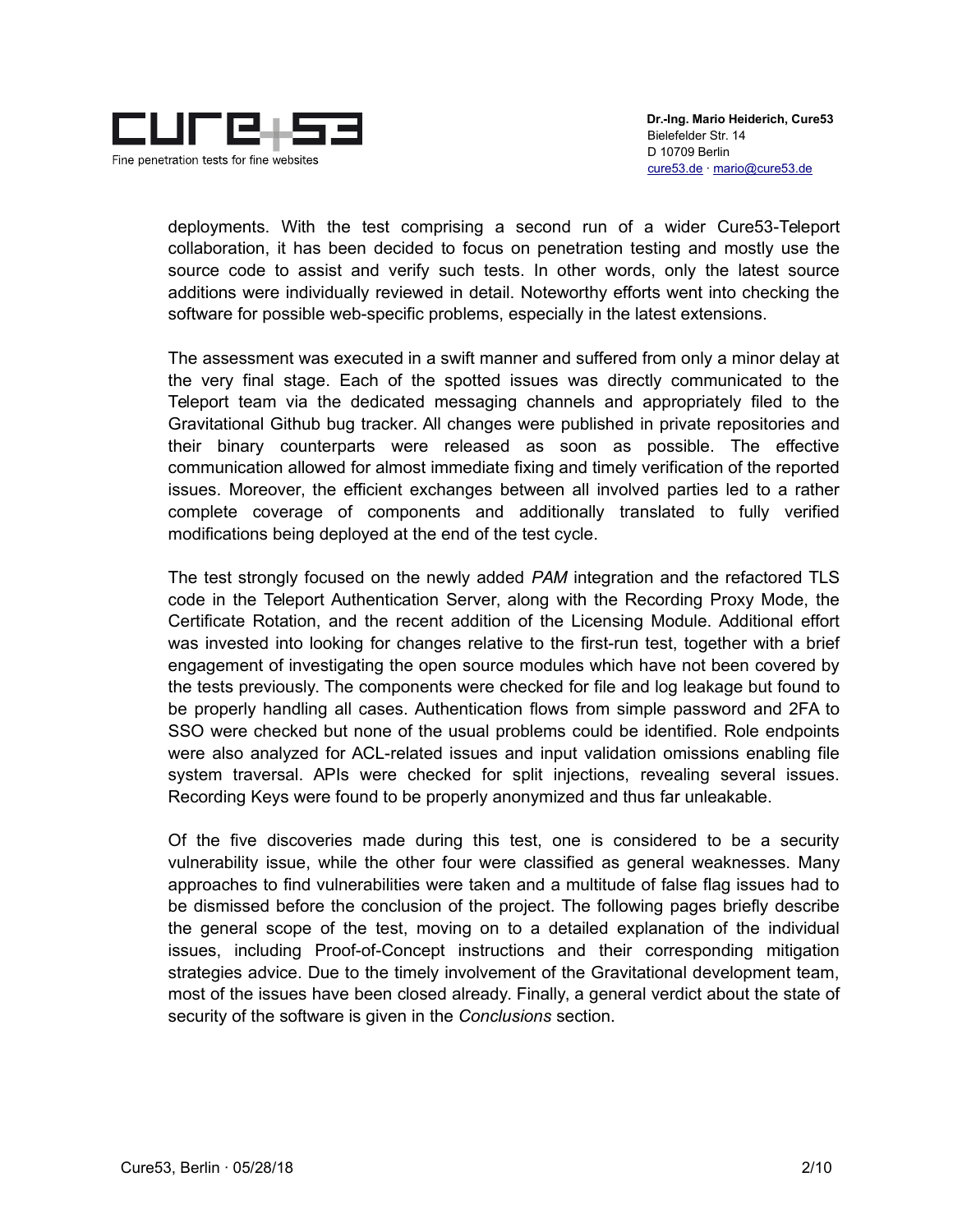

# **Scope**

- **Teleport's upcoming 2.6.0 Release**
	- Git tag:
		- https://github.com/gravitational/teleport/releases/tag/v2.6.0-beta.2
	- Teleport binaries (the beta-3 binaries with the fixes are starred in Slack):
		- https://s3.amazonaws.com/clientbuilds.gravitational.io/teleport/2.6.0 beta.2/teleport-v2.6.0-beta.2-darwin-amd64-bin.tar.gz
		- https://s3.amazonaws.com/clientbuilds.gravitational.io/teleport/2.6.0 beta.2/teleport-v2.6.0-beta.2-linux-amd64-bin.tar.gz
	- Enterprise binaries (the beta-3 binaries with the fixes are starred in Slack):
		- https://s3.amazonaws.com/clientbuilds.gravitational.io/teleport/2.6.0 beta.2/teleport-ent-v2.6.0-beta.2-darwin-amd64-bin.tar.gz
		- https://s3.amazonaws.com/clientbuilds.gravitational.io/teleport/2.6.0 beta.2/teleport-ent-v2.6.0-beta.2-linux-amd64-bin.tar.gz
- **Scope Items**
	- **Module 1:** Gravitational Teleport (Open Source Edition)
		- https://github.com/gravitational/teleport.git
	- **Module 2:** Gravitational Teleport (Enterprise Edition)
		- https://github.com/orgs/gravitational/teams/cure53 (Group membership)
		- https://github.com/gravitational/teleport.e.git (Private repository)
	- **Module 3:** Gravitational Usage Reporting & Licensing
		- https://github.com/gravitational/reporting
		- https://github.com/gravitational/license
- **Module 4:** Extraneous Gravitational Components
	- https://github.com/gravitational/configure
	- https://github.com/gravitational/form
	- https://github.com/gravitational/kingpin
	- https://github.com/gravitational/roundtrip
	- https://github.com/gravitational/trace
	- https://github.com/gravitational/ttlmap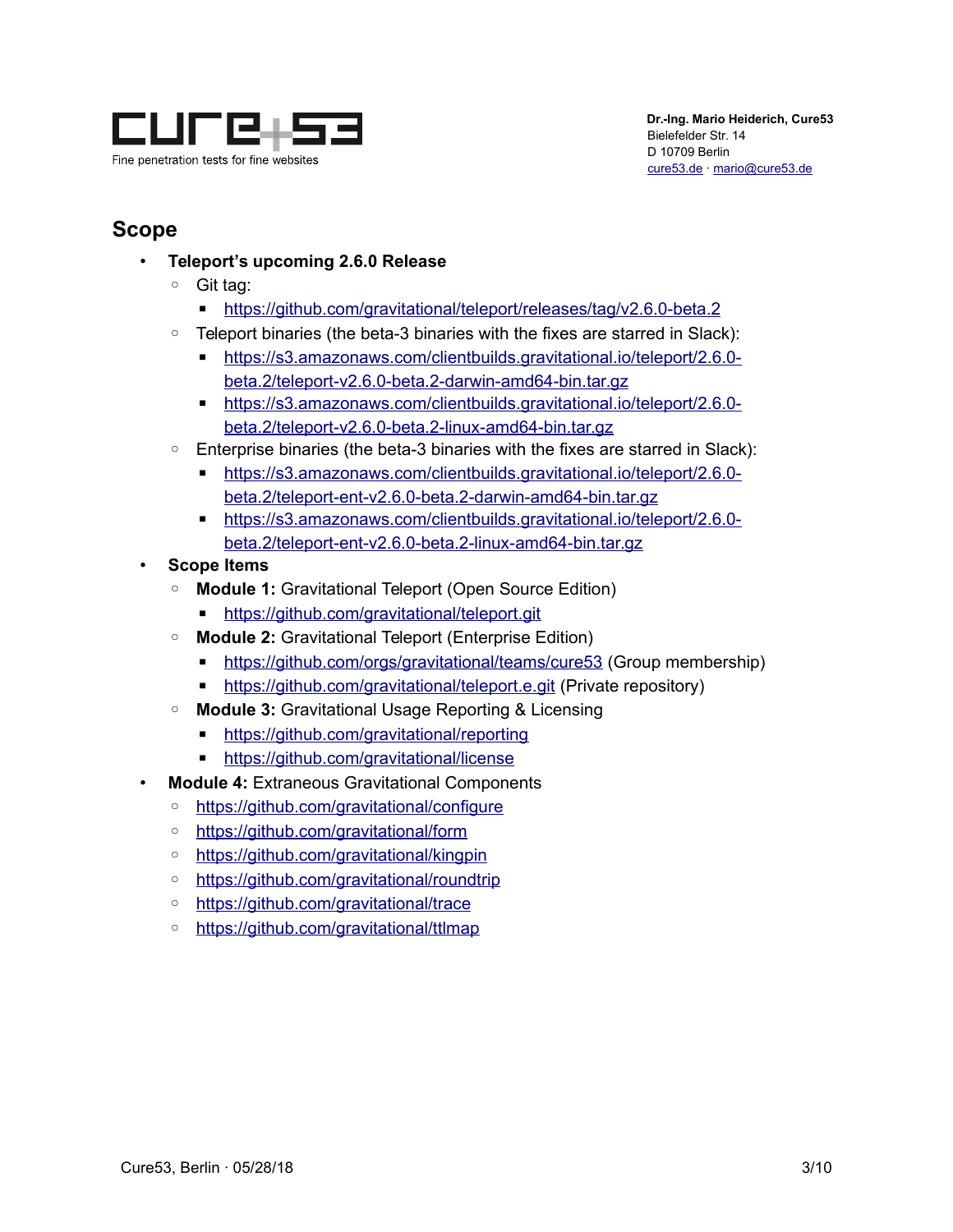

# **Identified Vulnerabilities**

The following sections list both vulnerabilities and implementation issues spotted during the testing period. Note that findings are listed in a chronological order rather than by their degree of severity and impact. The aforementioned severity rank is simply given in brackets following the title heading for each vulnerability. Each vulnerability is additionally given a unique identifier (e.g. *TLP-02-001*) for the purpose of facilitating any future follow-up correspondence.

## **TLP-02-001 Enterprise:** *Role names* **allow directory traversal** *(High)*

When creating a new *role* through the Web UI, it is possible to trigger a directory traversal vulnerability. This flaw allows to create a file named *params* anywhere on the filesystem. Using the *name* field for the *new role,* an arbitrary path can be specified using a dot-dot-slash sequence (*../*). The Proof-of-Concept (PoC) below shows how this can be abused to create a file in */etc/cron.daily*. Although this does not directly lead to code execution because the created *params* file is not executable (this depends on the target system), the problem quite nicely demonstrates that file creation is a dangerous matter. Further and more creative attack ideas might ensue and be successful.

#### **PoC Request:**

```
POST /v1/enterprise/resources HTTP/1.1
Host: work:3080
[...]Cookie: 
grv_csrf=c77567d9270f9b01071c19ba0e9bde461455a5f223c4d7edda27805a86544004; 
session=7b2275736572223a2274657374222c22736964223a226362373631343232313034613930
306139653433326663313233376439326562227d
Connection: close
```
{"kind":"role","content":"#\n# Example resource for a role\n#\nkind: role\nversion: v3\nmetadata:\n # insert the name of your role here:\n **name: role\_name/../../../../../../etc/cron.daily**\nspec:\n [...] deny: {}\n"}

The request shown above will create */etc/cron.daily/params* as root. However, the control over the contents of the file is limited due to the conversion from *YAML* to *JSON*. Therefore, it did not seem possible to insert whitespace characters such as newlines into the generated file.

Missing input validation is the root cause of this issue. Shown below is the code responsible for handling the request to create a *new role.* It can be seen that the *name* value of the *role* is used without prior validation.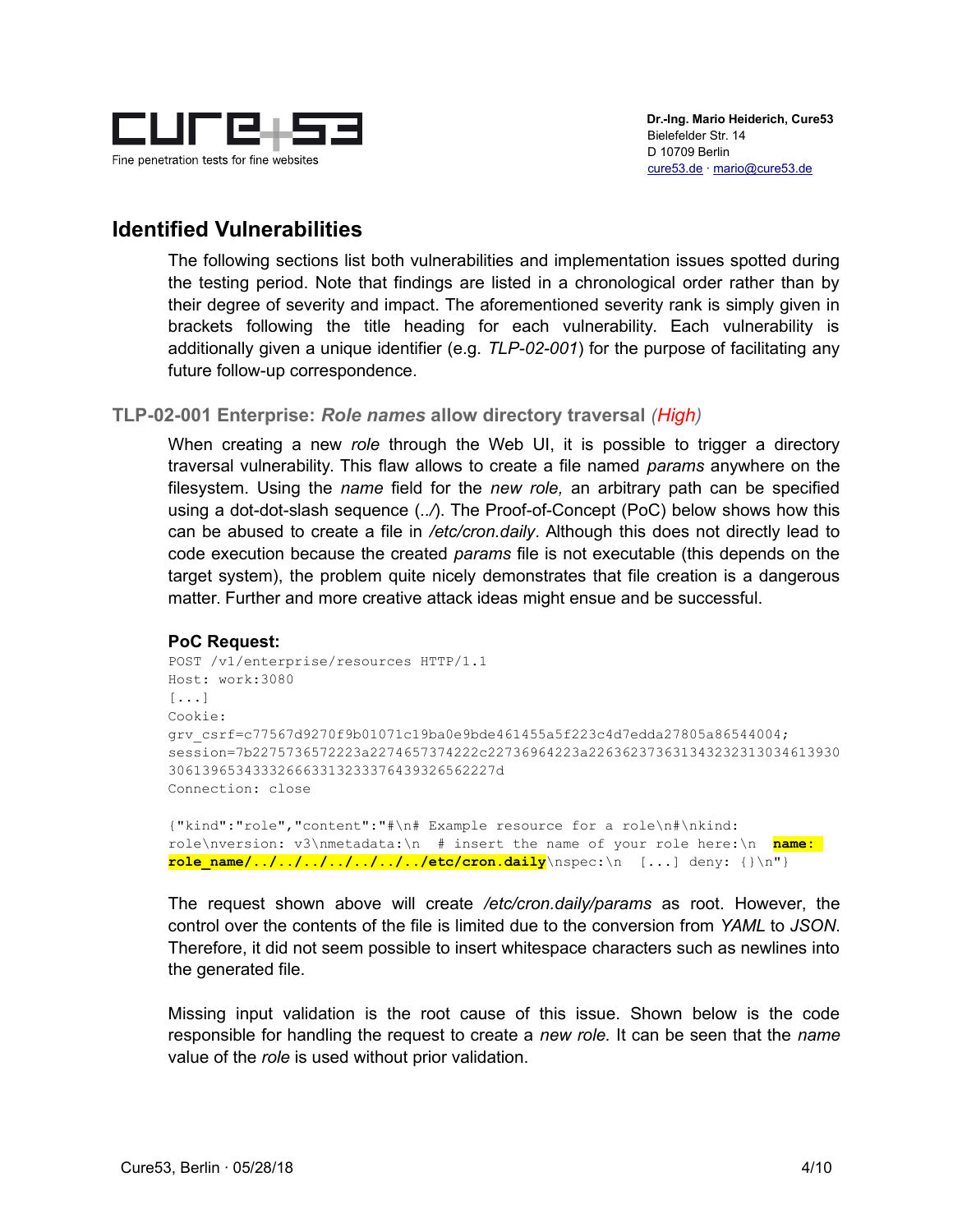

 **Dr.-Ing. Mario Heiderich, Cure53** Bielefelder Str. 14 D 10709 Berlin cure53.de · mario@cure53.de

## **Affected File:**

*teleport-2.6.0-beta.2/lib/services/local/access.go*

#### **Affected Code:**

```
func (s *AccessService) UpsertRole(role services.Role, ttl time.Duration) error
{
      data, err := services.GetRoleMarshaler().MarshalRole(role)
[\ldots]err = s.UpsertVal([]string{"roles", role.GetName()}, "params", 
[]byte(data), ttl)
[\ldots]
```
#### **Affected File:**

*teleport-2.6.0-beta.2/lib/backend/dir/impl.go*

#### **Affected Code:**

```
func (bk *Backend) UpsertVal(bucket []string, key string, val []byte, ttl 
time.Duration) error {
      // create the directory:
      dirPath := path.Join(bk.RootDir, path.Join(bucket...))
      err := os.MkdirAll(dirPath, defaultDirMode)
      if err != nil {
             return trace.Wrap(err)
      }
      filename := path.Join(dirPath, key)
      f, err := os.OpenFile(filename, os.O_WRONLY|os.O_CREATE, defaultFileMode)
[...]
}
```
It is recommended to restrict the allowed characters for *role names* to *[a-zA-Z0-9\_]*, which effectively prevents the issue described above. Furthermore, incorrect usage of *UpsertVal* appears to be a more general issue (see TLP-02-002). Therefore, it would make sense to consistently disallow directory traversal sequences in *UpsertVal'*s *dirpath* variable*.*

**Fix Note:** This issue was fixed and verified during the testing phase.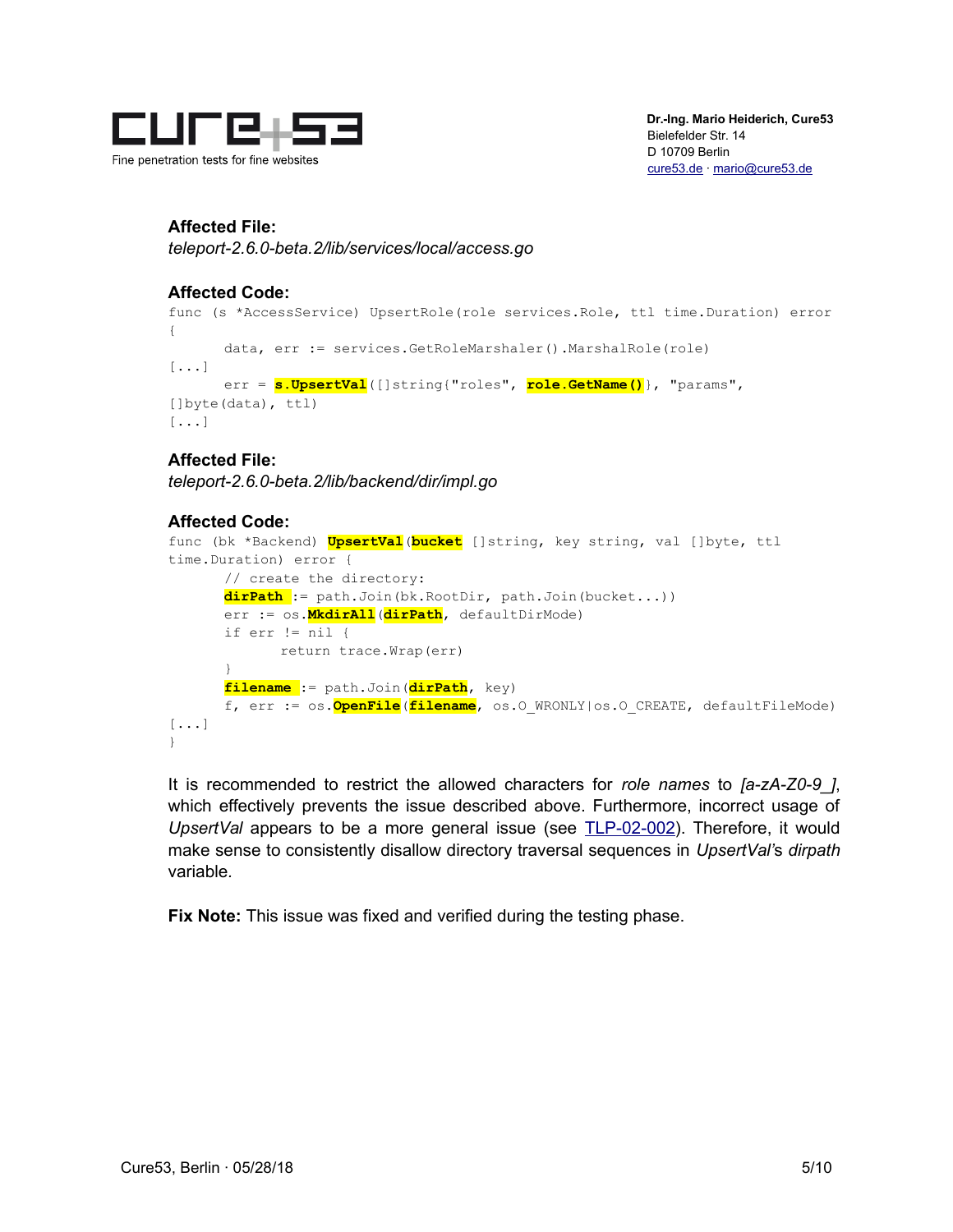

# **Miscellaneous Issues**

This section covers those noteworthy findings that did not lead to an exploit but might aid an attacker in achieving their malicious goals in the future. Most of these results are vulnerable code snippets that did not provide an easy way to be called. Conclusively, while a vulnerability is present, an exploit might not always be possible.

## **TLP-02-002 General: Username registration allows directory traversal** *(Medium)*

Checking for further directory traversal vulnerabilities caused by the misuse of *UpsertVal* led to the discovery of another issue. This flaw has been given a rather miscellaneous rating. Notably, it was noticed that simply abusing *tctl* to create *new users* seems to already be sufficient in allowing to create *user directories* outside of the usually designated path under */var/lib/teleport/backend/web/users*. Since being able to use *tctl* already requires administrative privileges on the server, this flaw has been ascribed with a "*Medium"* severity ranking. Nevertheless, this still demonstrates another input validation issue that is also caused by the missing checks inside *UpsertVal*. The following PoC quickly demonstrates this behavior.

#### **Example Command:**

\$ tctl users add "**../../../../../../../../foobar**" --roles admin

#### **Contents of** *stdout-***Log:**

INFO [AUTH] [AUTH] Created user: User(name=../../../../../../../../foobar, roles=[admin], identities=[]) auth/new\_web\_user.go:319

#### **Created Directory:**

\$ sudo ls -la /foobar/ total 20 drwxr-x--- 3 root root 4096 May 8 14:25 . drwxr-xr-x 28 root root 4096 May 8 14:25 .. -rw------- 1 root root 336 May 8 14:25 params -rw------- 1 root root 60 May 8 14:25 pwd drwxr-x--- 2 root root 4096 May 8 14:25 sessions

The recommendation here goes along with TLP-02-001 in that it is vital to fix *UpsertVal* and make sure that no directory traversal is possible.

**Fix Note:** This issue was fixed and verified during the testing phase.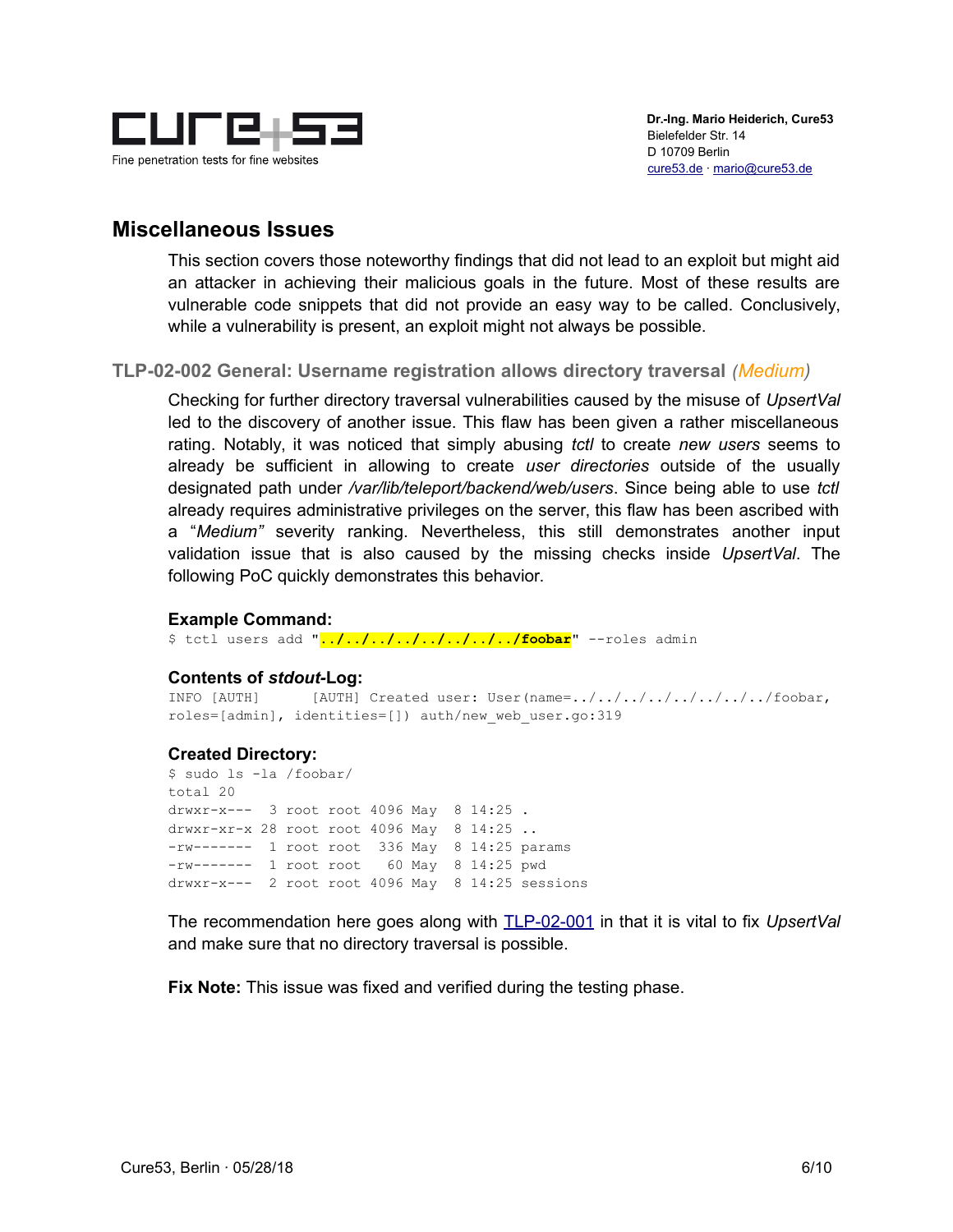

## **TLP-02-003 Auth: Rate limiting too aggressive on** *Login (Info)*

The currently employed rate limiting strategy for failed login attempts is to lock an account for twenty minutes when failed attempts exceed five times. An attacker can simply keep logging in a user with incorrect credentials and the victim's account will be persistently locked out.

It is recommended to employ different rate limiting strategies for different scenarios. For login attempts in which the password is incorrect, the limiting should apply to the source IP address. For login attempts in which the password is correct but the OTP is incorrect, the limiting can be applied to the account.

## **TLP-02-004 General: Split API injections through** *WebAPI* **endpoints** *(Medium)*

An unauthenticated attacker is able to trigger a split API injection by sending a request, such as a U2F sign request, through the WebAPI. The vulnerable request handlers require a *username* parameter which is used to construct the API endpoint path. Through the use of dot-dot-slash (../), it is possible to reach any endpoint that accepts POST requests. However, due to the very limited control over the parameters, it is extremely difficult to exploit these issues.

#### **Affected File:**

*teleport-2.6.0-beta.2/lib/auth/clt.go*

#### **Affected Code:**

```
func (c *Client) GetU2FSignRequest(user string, password []byte) 
(*u2f.SignRequest, error) {
    out, err := c.PostJSON(
        c.Endpoint("u2f", "users", user, "sign"),
         signInReq{
            Password: string(password),
        },
    )
[...]
func (c *Client) AuthenticateWebUser(req AuthenticateUserRequest) 
(services.WebSession, error) {
      out, err := c.PostJSON(
             c.Endpoint("users", req.Username, "web", "authenticate"),
             req,
      )
[...]
func (c *Client) AuthenticateSSHUser(req AuthenticateSSHRequest) 
(*SSHLoginResponse, error) {
      out, err := c.PostJSON(
             c.Endpoint("users", req.Username, "ssh", "authenticate"),
             req,
```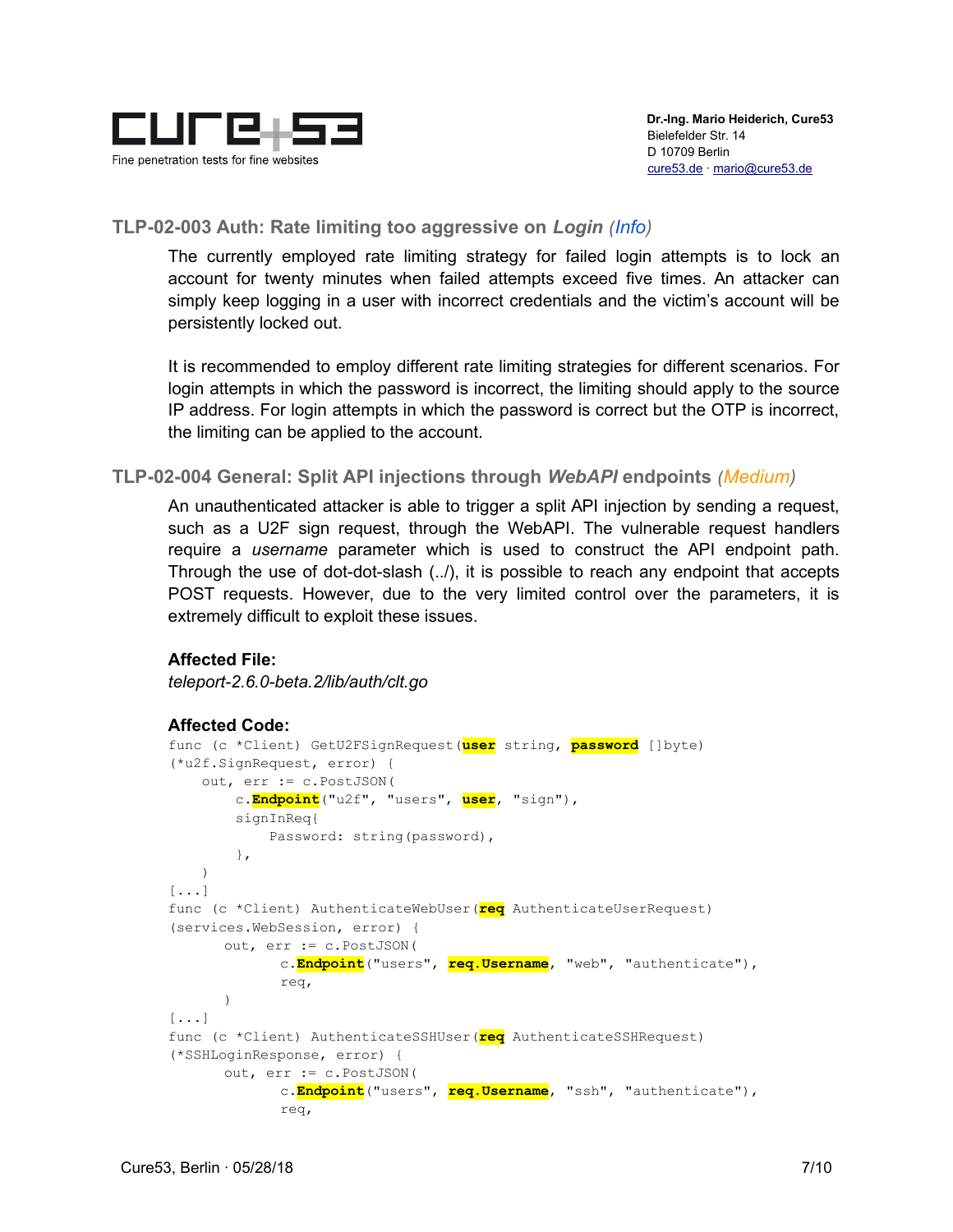

Highlighted above are the vulnerable code snippets which show that the *user* parameter is passed straight to the *Endpoint* function without prior validation. The *Endpoint* function simply takes all arguments and joins them together, using a forward slash (/) for separation.

Two Proof-of-Concept (PoC) requests below demonstrate the issue. Note that one results in a request being sent to the *upsertPassword* endpoint and the other resolves to the *generateServerKeys* endpoint. However, these attack vectors are mitigated by the ACL checks in place because the *Proxy* role does not have the correct permissions to talk to these endpoints. The latter can be derived from the error messages displayed below.

#### **PoC1 Request:**

```
POST /v1/webapi/u2f/signrequest HTTP/1.1
Host: TBD
[...]
```
{**"user": "foo/../../../users/new\_user/web/password/?s="**, "pass":"Trololo123!?"}

#### **PoC1 Error Message:**

INFO [RBAC] **create access to user [namespace default] denied for roles Proxy,default-implicit-role**: no allow rule matched services/role.go:1640

#### **PoC2 Request:**

```
POST /v1/webapi/ssh/certs HTTP/1.1
Host: TBD
[\ldots]
```

```
{ "user": "../server/credentials?", "password": "pass", "token": "tok", 
"pub_key": "a2V5IHRvIHNpZ24=", "ttl": 1000000000 }
```
#### **PoC2 Response:**

```
{"message":"username mismatch \"dfa71d88-0b0e-48c6-b7ef-ae252d3d9dde.work\"
and \forall".work\forall""}
```
It is recommended to fix this issue in a manner similar to the tasks warranted for TLP-02- 001. In other words, the username character set should be restricted to *[a-zA-Z0-9\_]*.

**Fix Note:** This issue was fixed and verified during the testing phase.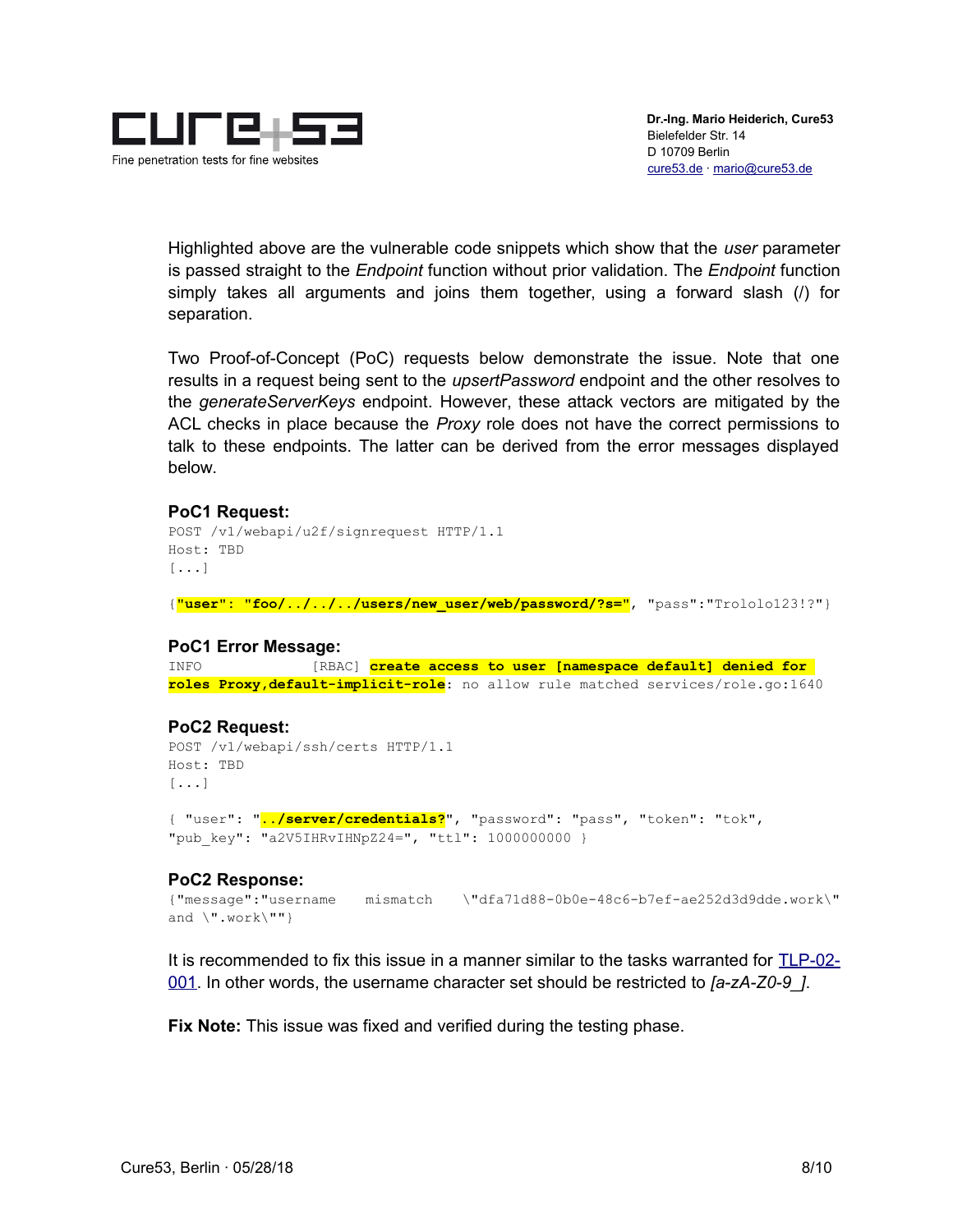

#### **TLP-02-005 Auth: OTP seed bound to** *signup* **token** *(Info)*

It was found that the OTP seed is generated from the *signup* token. This means that if an attacker has access to a *signup* URL, s/he can jot down the OTP seed. Then, as soon as a *user* registers their account via the *signup* token, the OTP will be known to the attacker due to the fact of sharing the same OTP seed. The difference between an attacker using the *signup* token to register themselves and only noting the OTP seed is that the sequence is completely invisible to the user.

It is recommended to use a different OTP seed on each page request instead of issuing them per *signup* token.

**Fix Note:** This issue was fixed and verified during the testing phase.

## **Conclusions**

The results of this second-run Cure53 security assessment of the latest release of the Teleport software by Gravitational are once again very positive. With the first Cure53- Gravitational collaboration already yielding good results, the fact that this time the findings are few and are between across the board is very much praiseworthy. The nine Cure53 testers tasked with the completion of this project over the course of thirty-two days in May 2018 identified consistent levels of high quality code.

The total number of successful attack vectors is considered to be very low, especially given the overall complexity of the product. Only one issue was considered to be security-relevant and therefore marked with "*High*" risk marker, even though it was deemed hard to exploit. The web-related aspects of the software were found to be mostly impenetrable on this second-run, as only two minor issues could be spotted directly on the scope. None of these issues led to a loss of credentials or leakage of relevant information.

It should be mentioned that the "pro" *anonymisation/reporting* feature was only recently added to the project. Nevertheless, Cure53 decided to take a brief look at the source code in the initial phase of this security assessment. The testers managed to trace the execution path in order to see how the feature actually worked, especially addressing the question of specific incoming and outgoing data. In addition, attempts were made at leaking the generated *uuid* used as the HMAC key. Cure53 failed to achieve the latter. After a brief discussion about the key generation process and safety of the HMAC usage in general, for instance in connection to caching in */var/lib*, it has been agreed that the existing mitigations and solutions were sufficient for the envisioned security premise.